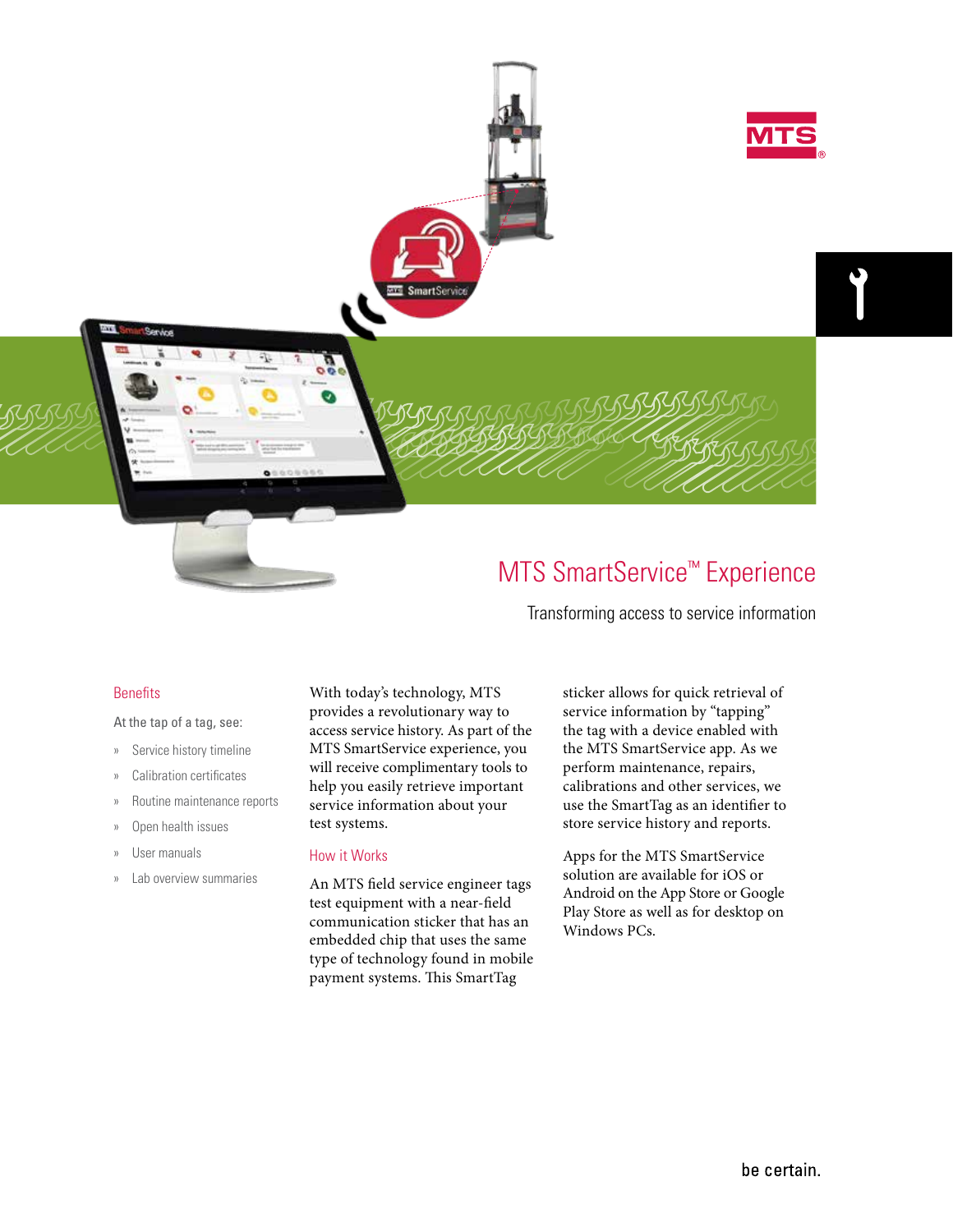### Easily Access Service Records

With your MTS SmartService app-enabled device, you can walk up to any system with a SmartTag and pull up its entire service history. This simple, free and convenient way to track equipment service is all part of the MTS Service experience.



Interactive Service History

### Monitor Equipment

You can set up overviews and alerts to keep on top of equipment health or maintenance and calibration schedules.



# Address Equipment Health Issues

Your MTS field service engineer will log health issues, and you can use the MTS SmartService app to see them, ask questions if you'd like and proactively decide how to handle the issues.



Communicate About Health Issues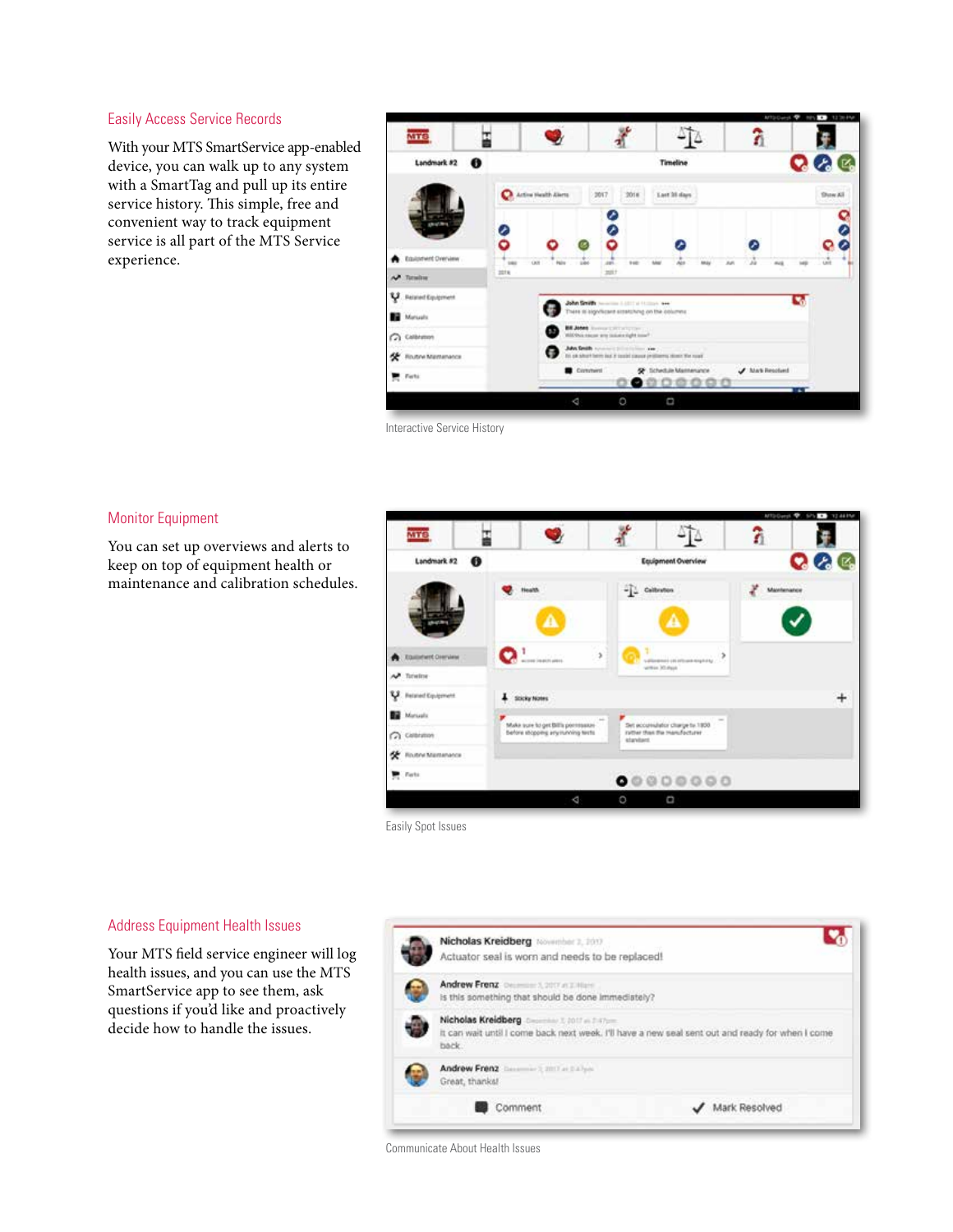### Track Calibration Schedules

The MTS SmartService platform tracks calibration certificate expiration dates and can alert you when a new calibration is required. It also stores the calibration certificates for quick and easy retrieval.



Expiration Dates

### Store Important Documents

Calibration certificates, routine maintenance reports, service visit reports and service history for any test system can be found at the tap of the SmartTag.



Calibration Certificates

## Interactive Routine Maintenance Reports

Not only does the MTS SmartService platform keep track of Routine Maintenance schedules, it also stores the detailed, interactive reports, complete with field service engineer comments. Within the report, you can tap on categories to see more information, and ask questions about individual items.



Interactive Routine Maintenance Reports